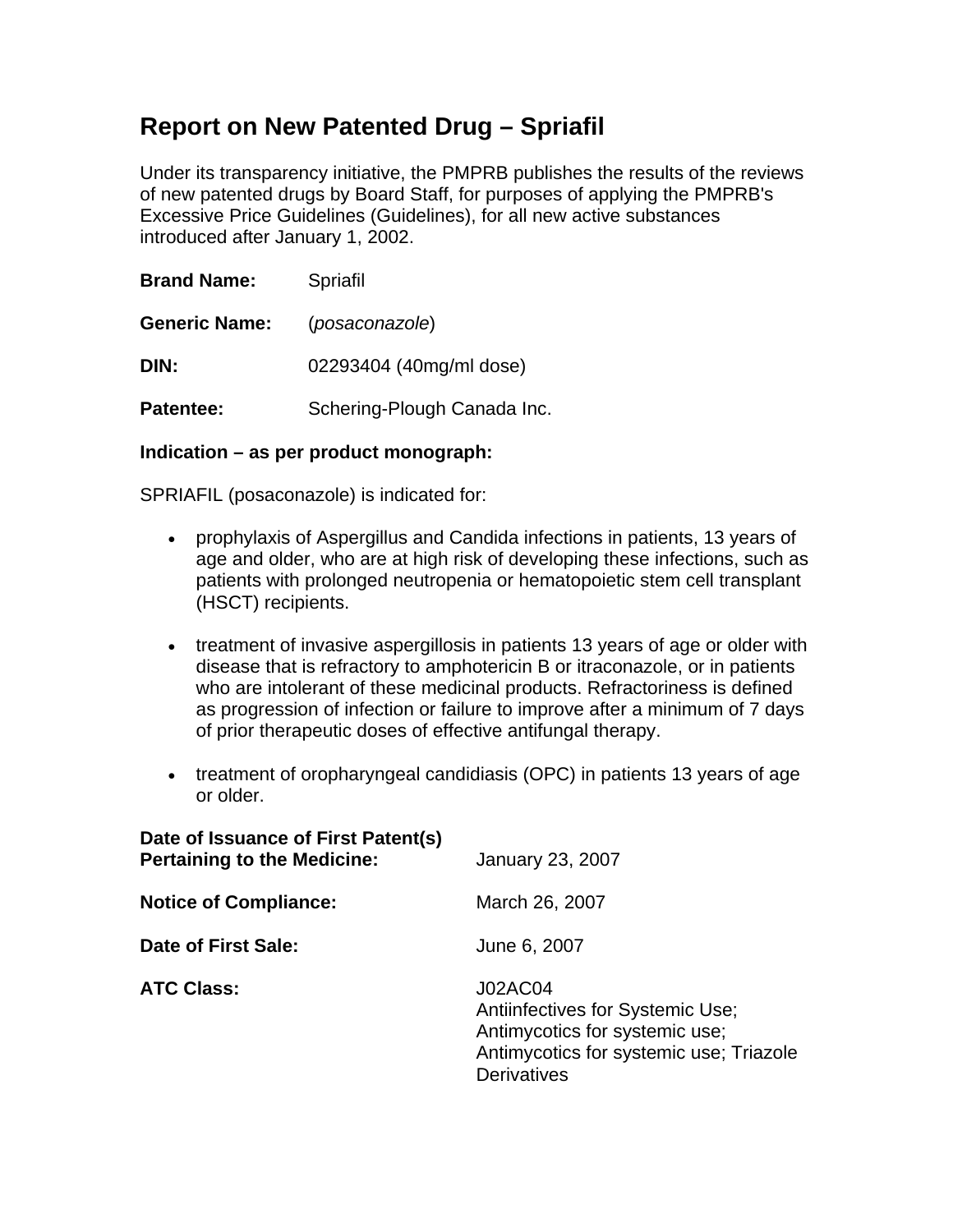# **Application of the Guidelines**

#### **Summary**

The introductory price of Spriafil was found to be within the Guidelines because the price in Canada did not exceed the median of the prices of the same drug in those countries listed in the *Patented Medicines Regulations, 1994* (Regulations) in which Spriafil was sold.

#### **Scientific Review**

Spriafil is a new active substance and the PMPRB's Human Drug Advisory Panel (HDAP) recommended that Spriafil be classified as a category 2 new medicine. It provides a substantial improvement in the prevention of invasive fungal infections in immunocompromised patients, where current standard of prophylactic care confers inadequate protection.

The HDAP did not recommend any comparators for Spriafil; it is the first new active substance that offers significantly improved prophylactic coverage against invasive fungal infections.

#### **Price Review**

Under the Guidelines, the introductory price of a new category 2 drug product will be presumed to be excessive if it exceeds the prices of all comparable drug products, based on a Therapeutic Class Comparison (TCC) test, and the median of the international prices identified in an International Price Comparison (IPC) test. See the PMPRB's *Compendium of Guidelines, Policies and Procedures* for a more complete description of the Guidelines.

It was not possible to conduct a TCC test as the HDAP did not identify any comparator drug products. At introduction, the price of Spriafil was within the Guidelines as it did not exceed the median of the international prices identified in an IPC test.

| <b>Country Price per Dose (CDN)</b> |           |  |
|-------------------------------------|-----------|--|
| <b>Canada</b>                       | \$9.4095  |  |
| France                              | n/a       |  |
| Germany                             | \$9.9034  |  |
| Italy                               | \$9.3453  |  |
| Sweden                              | \$9.5354  |  |
| Switzerland                         | \$9.4996  |  |
| <b>United Kingdom</b>               | \$10.0192 |  |
| <b>United States</b>                | \$4.8401  |  |
| <b>International Median</b>         | \$9.5175  |  |

**Introductory Period (June - July 2007)**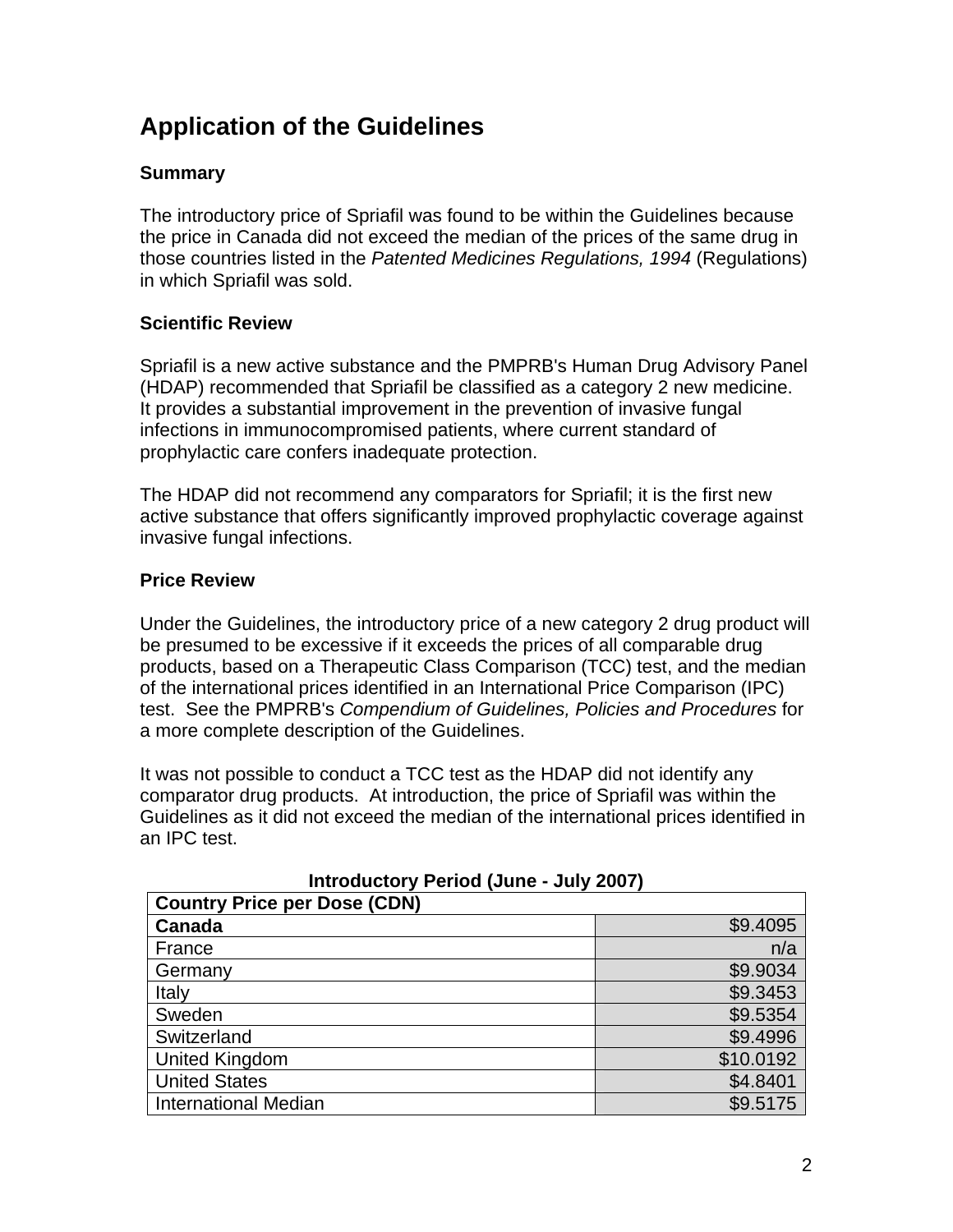Source: Publicly available prices as per the *Patented Medicines Regulations, 1994* 

*Where comparators and dosage regimens are referred to in the Summary Reports, they have been selected by the PMPRB Staff and the HDAP for the purpose of carrying out the PMPRB's regulatory mandate, which is to review the prices of patented medicines sold in Canada to ensure that such prices are not excessive. The publication of these reports is also part of the PMPRB's commitment to make its price review process more transparent.* 

*The information contained in the PMPRB's Summary Reports should not be relied upon for any purpose other than its stated purpose and is not to be*  interpreted as an endorsement, recommendation or approval of any drug nor is it *intended to be relied upon as a substitute for seeking appropriate advice from a qualified health care practitioner.*

### **References - Spriafil**

- 1. Product Monograph of Spriafil, dated August 24, 2006.
- 2. Torres HA et al. Posaconazole: a broad-spectrum triazole antifungal. Lancet Infect Dis. 2005 Dec;5(12):775-85.
- 3. Greenberg RN, Mullane K, vanBurik JAH, Raad I, Abzug MJ, Anstead G et al. Posaconazole as salvage therapy for zygomycosis. Antimicrobial Agents and Chemotherapy 2006 Jan;50:126-33
- 4. Ullmann AJ, Cornely OA, Burchardt A, Hachem R, Kontoyiannis DP, Topelt K et al. Pharmacokinetics, safety and efficacy of posaconazole in patients with persistent febrile neutropenia or refractory invasive fungal infection. Antimicrob Agents Chemother 2006 Feb;50(2) :658-666.
- 5. Raad II, Hachem RY, Herbrecht R, Graybill JR, Hare R, Corcoran G, Kontoyiannis DP. Posaconazole as salvage treatment for invasive fusariosis in patients with underlying hematologic malignancy and other conditions. Clin Infect Dis 2006;42:1398-403.
- 6. Pitisuttithum P, Negroni R, Graybill JR, Bustamante B, Pappas P, Chapman S et al. Activity of posaconazole in the treatment of central nervous system fungal infections. J Antimicrob Chemother 2005;56:745-755.
- 7. Walsh TJ, Raad I, Patterson TF, Chandrasekar P, Donowitz GR, Graybill, Greene RE et al. Treatment of invasiv aspergillosis with posaconazole in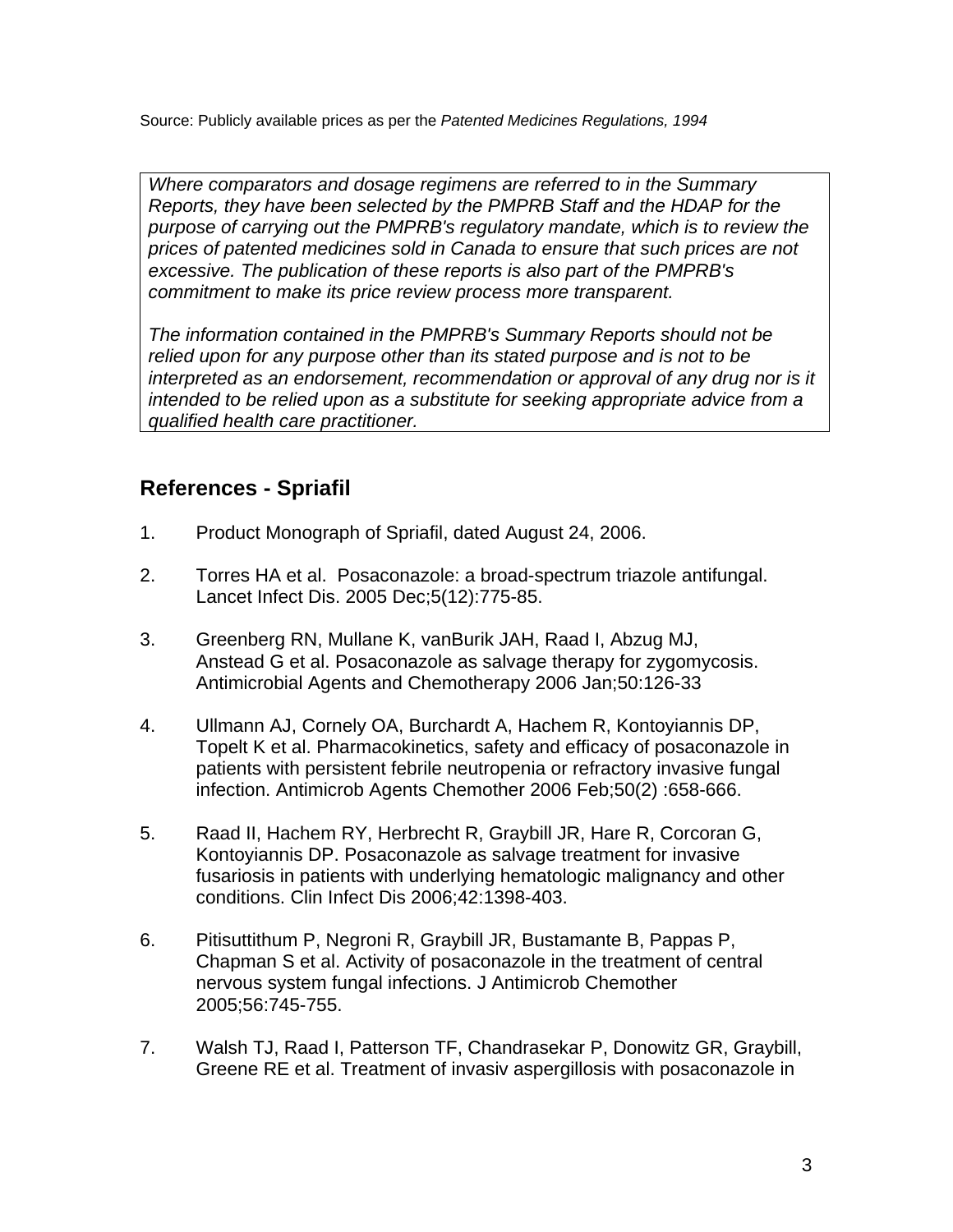patients who are refractory to or intolerant of conventional therapy : an externally controlled trial. CID 2007 January 1;442:2-12.

- 8. Schering Canada Inc. Spriafil product monograph. Pointe Claire, QC; 2006.
- 9. WHO Collaborating Centre for Drug Statistics Methodology [database on the Internet; cited April 4, 2007]. Available from: http://www.whocc.no/atcddd/
- 10. Health Canada. Notice of Compliance Search [database on the Internet; cited April 4, 2007]. Available from: http://www.nocdatabase.ca/
- 11. Sobel JD. Practice Guidelines for the treatment of fungal infections. Clin Infectious Diseases 2000;30:652.
- 12. Dodds Ashley ES. Treatment options for invasive fungal infections. Pharmacotherapy 2006;26(6 Pt 2): 55S – 60S.
- 13. Enoch DA, Ludlam HA, Brown NM. Invasive fungal infections: a review of epidemiology and management options. J Med Microbiol 2006;55:809-18.
- 14. Glasmacher A, Prentics AG. Evidence-based review of antifungal prophylaxis in neutropenic patients with haematological malignancies. J Antimicrob Chemother 2005;56 Suppl S1:i23-i32.
- 15. Keating GM. Posaconazole. Drugs 2005;65(11):1553-67.
- 16. Cornely OA, Maertens J, Winston DJ, Perfect J, Ullman AJ, Walsh TJ et al. Posaconacole vs fluconazole or itraconazole prophylaxis in patients with neutropenia. N Engl J Med 2007 Jan 25;356(4):348-59.
- 17. Ullmann AJ, Lipton JH, Vesole DH, Chandrasekar P, Langston A, Tarantolo SR et al. Posaconazole or fluconazole for prophylaxis in severe graft-versus-host disease. N Engl J Med 2007 Jan 25;356(4):335-47.
- 18. Vazquez JA, Skiest DJ, Nieto L, Northland R, Sanne I, Gogate J et al. A Multicenter Randomized Trial Evaluating Posaconazole versus Fluconazole for the Treatment of Oropharyngeal Candidiasis in Subjects with HIV/AIDS. CID 2006;42:1179–86.
- 19. Walsh TJ, Raad I, Patterson TF, Chandrasekar P, Donowitz GR, Graybill, Greene RE et al. Treatment of invasiv aspergillosis with posaconazole in patients who are refractory to or intolerant of conventional therapy : an externally controlled trial. CID 2007 January 1;442:2-12.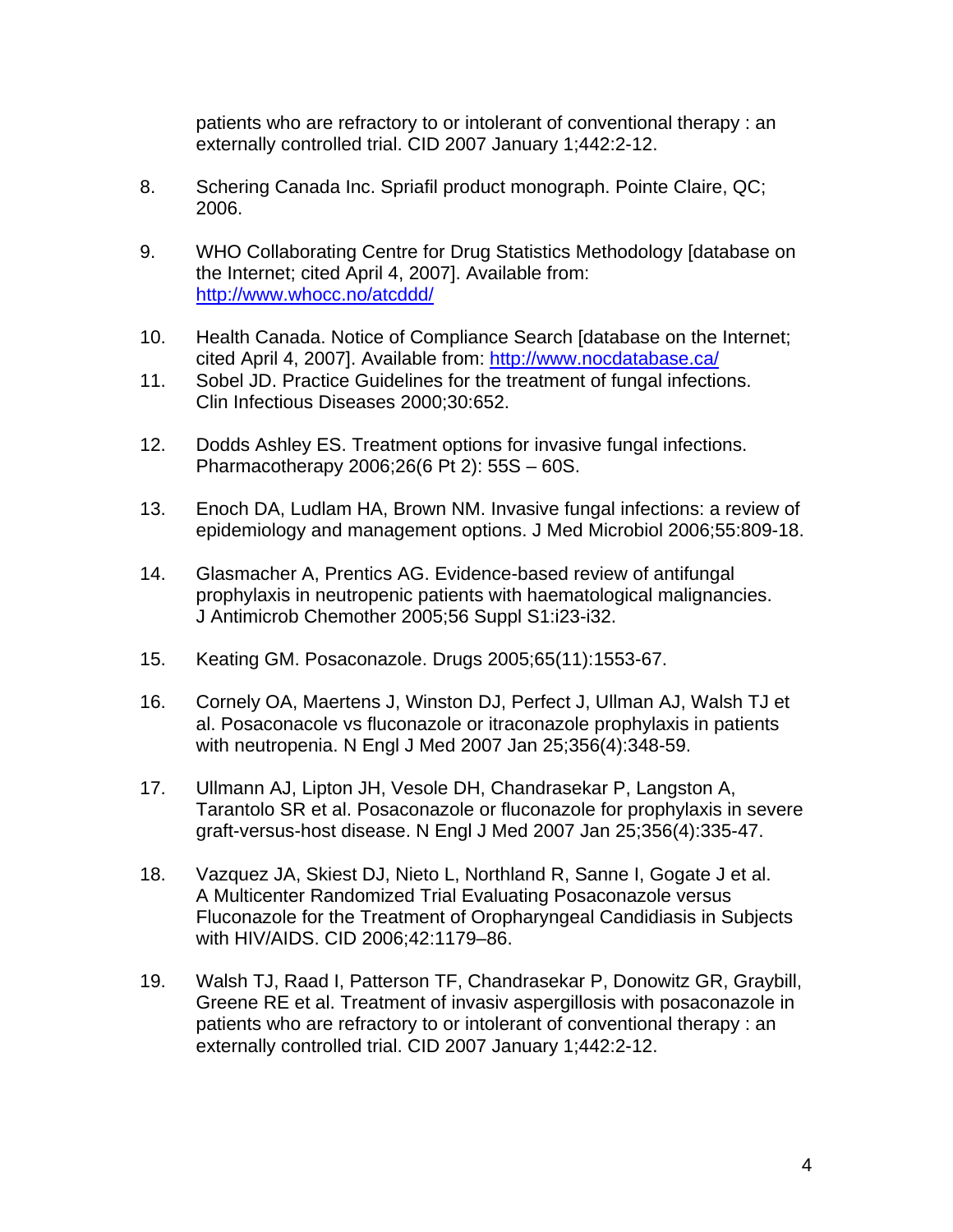- 20. Skiest DJ, Vazquez JA, Anstead GM, Graybill JR, Reynes J, Ward D et al. Poraconazole for the treatment of azole-refractory oropharyngeal and esophageal candidiasis in subjects with HIV infection. Clin Infect Dis 2007;44:607-14.
- 21. Raad II, Hachem RY, Herbrecht R, Graybill JR, Hare R, Corcoran G, Kontoyiannis DP. Posaconazole as salvage treatment for invasive fusariosis in patients with underlying hematologic malignancy and other conditions. Clin Infect Dis 2006;42:1398-403.
- 22. Greenberg RN, Mullane K, vanBurik JAH, Raad I, Abzug MJ, Anstead G et al. Posaconazole as salvage therapy for zygomycosis. Antimicrobial Agents and Chemotherapy 2006 Jan;50:126-33.
- 23. van Burik JAH, Hare RS, Solomon HF, Corrado ML, Kontoyiannis DP. Posaconazole is effective as salvage thaerpy in zygomycosis : a retrospective summary of 91 cases. Clin Infect Dis 2006;42:e61-65.
- 24. Ullmann AJ, Cornely OA, Burchardt A, Hachem R, Kontoyiannis DP, Topelt K et al. Pharmacokinetics, safety and efficacy of posaconazole in patients with persistent febrile neutropenia or refractory invasive fungal infection. Antimicrob Agents Chemother 2006 Feb;50(2) :658-666.
- 25. Pitisuttithum P, Negroni R, Graybill JR, Bustamante B, Pappas P, Chapman S et al. Activity of posaconazole in the treatment of central nervous system fungal infections. J Antimicrob Chemother 2005;56:745-755.
- 26. Negroni R, Tobon A, Bustamante B, Shikanai-Yasuda MA, Patino H, Restrepo A. Posaconazole treatment of refractory eumycetoma and chromoblastomycosis. Rev. Inst. Med. trop. S. Pauolo 2005 Nov'Dec;47(6):339-46.
- 27. Segal BH, Barnhart LA, Anderson VL, Walsh TJ, Malech HL, Holland SM. Posaconazole as salvage therapy in patients with chronic granulomatous disease and invasive filamentous fungal infection. CID 2005 June 1; 40 :1684-1688.
- 28. Galgiani JN, Ampel NM, Blair JE, Catanzaro A, Johnson RH, Stevens DA et al. Coccidioidomycosis. (Guidelines issued on behalf of the Infectious Diseases Society of America) Clin Infectious Diseases 2005;41 :1217-23.
- 29. Pappas PG, Rex JH, Sobel JD, Filler SG, Dismukes WE, Walsh TJ et al. Guidelines for treatment of candidiasis. CID 2004 Jan 15;38:161-189.
- 30. Centers for Disease Control and Prevention. Treating opportunistic infections among HIV-infected adults and adolescents: recommendations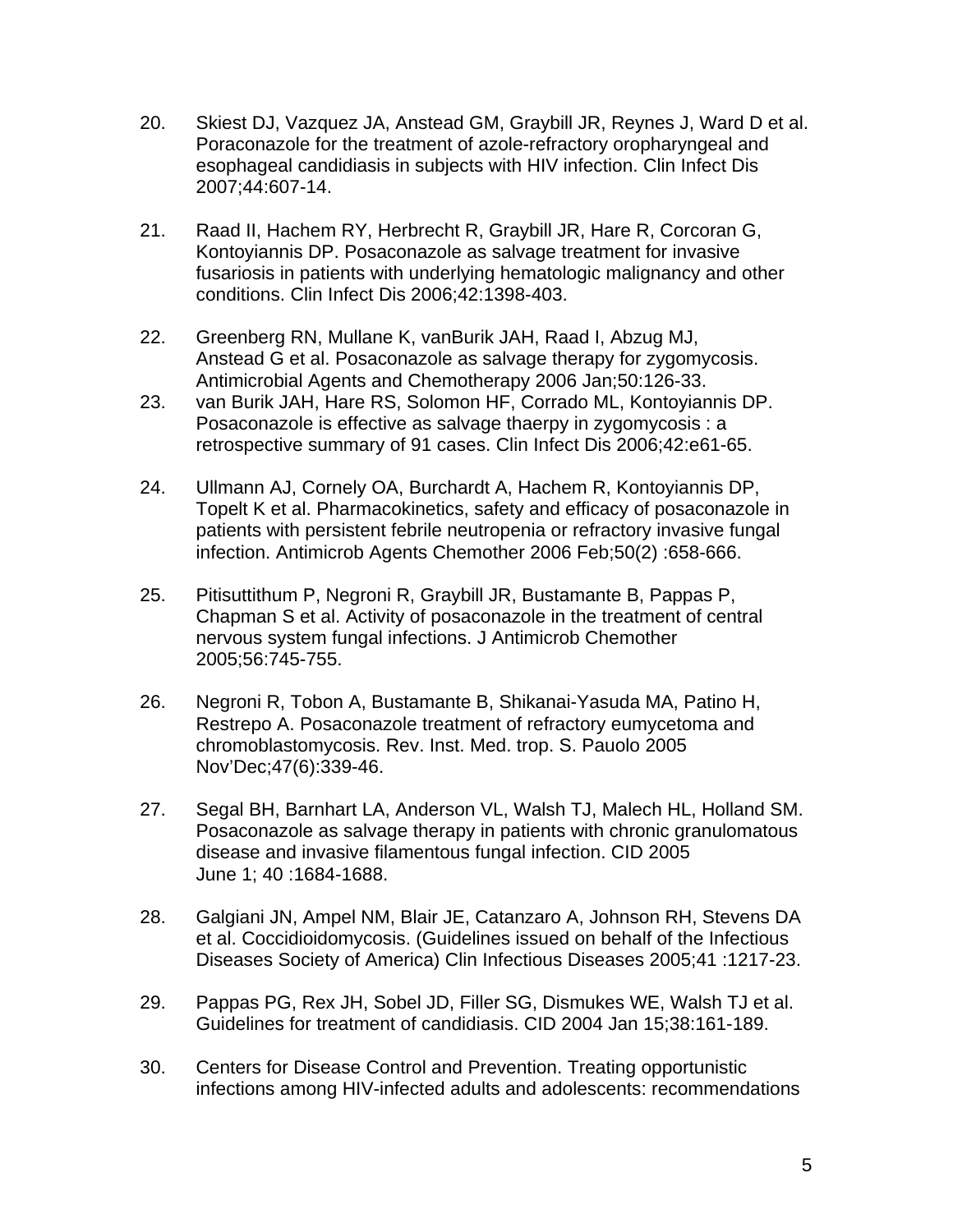from CDC, the National Institutes of Health, and the HIV Medicine Association/Infectious Diseases Society of America. MMWR2004;53(No. RR-15):1-112.

31. Cornely OA, Bohme A, Buchheidt D, Glasmacher A, Kahl C, Karthaus M et al. Prophylaxis of invasive fungal infections in patients with hematological malignancies and solid tumors. Guidelines of the Infectious Diseases Working Party (AGIHO) of the German Society of Hematology and Oncology (DGHO). Ann Hematol 2003; 82 Suppl 2:S186-200.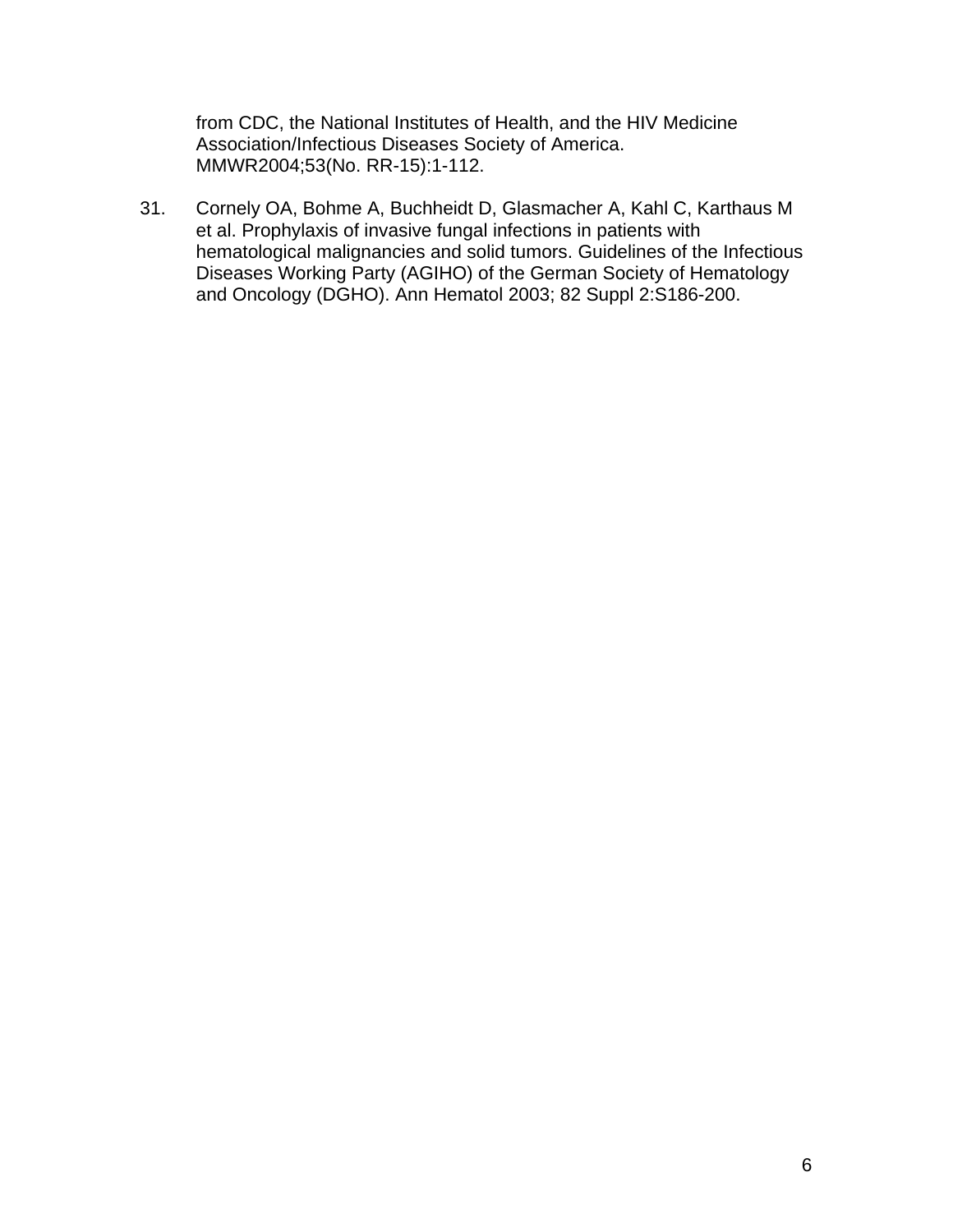- 32. Centers for Disease Control and Prevention.Guidelines for Preventing Opportunistic Infections Among HIV-Infected Persons — 2002 Recommendations of the U.S. Public Health Service and the Infectious Diseases Society of America. MMWR 2002;51(No. RR-8):1-52.
- 33. Buchner T, Fegeler W, Bernhardt H, Brockmeyer N, Duswald K-H, Herrmann M et al. Treatment of severe candida infections in high-risk patients in Germany: consensus formed by a panel of interdisciplinary investigators. Eur J Clin Microbiol Infect Dis 2002;21:337-352.
- 34. Centers for Disease Control and Prevention. Guidelines for preventing opportunistic infections among hematopoietic stem cell transplant recipients: recommendations of CDC, the Infectious Disease Society of America, and the American Society of Blood and Marrow Transplantation. MMWR 2000;49(No. RR-10):1-128.
- 35. Stevens DA, Kan VL, Judson MA, Morrison VA, Dummer S, Denning DW et al. Practice guidelines for diseases caused by *Aspergillus*. Clin Infectious Diseases 2000;30:696-709.
- 36. Saag MS, Graybill RJ, Larsen RA, Pappas PG, Perfect JR, Powderly WG et al. Practice guidelines for the management of cryptococcal disease. (part of a series of guidelines from the IDSA) Clin Infectious Diseases 2000;30:710-8.
- 37. Bhatti Z, Shaukat A, Almyroudis NG, Segal BH. Review of epidemiology, diagnosis, and treatment of invasive mould infections in allogeneic hematopoietic stem cell transplant recipients. Mycopathologia 2006;162:1-15.
- 38. Ullmann AJ and Cornely OA. Antifungal prophylaxis for invasive mycoses in high risk patients. Curr Opin in Infect Diseases 2006;19:571-76.
- 39. Esterre P & Queiroz-Telles F. Management of chromoblastomycosis : novel perspectives. Curr Opin Infect Dis 2006;19 :148-152.
- 40. Brown J. Zygomycosis: an emerging fungal infection. Am J Health-Syst Pharm. 2005 Dec 15;62:2593-2596.
- 41. Spellberg B, Edwards, Jr J, Ibrahim A. Novel perspectives on mucormycosis: pathophysicology, presentation and management. Clin Microbiol Reviews 2005 July;18(3):556-559.